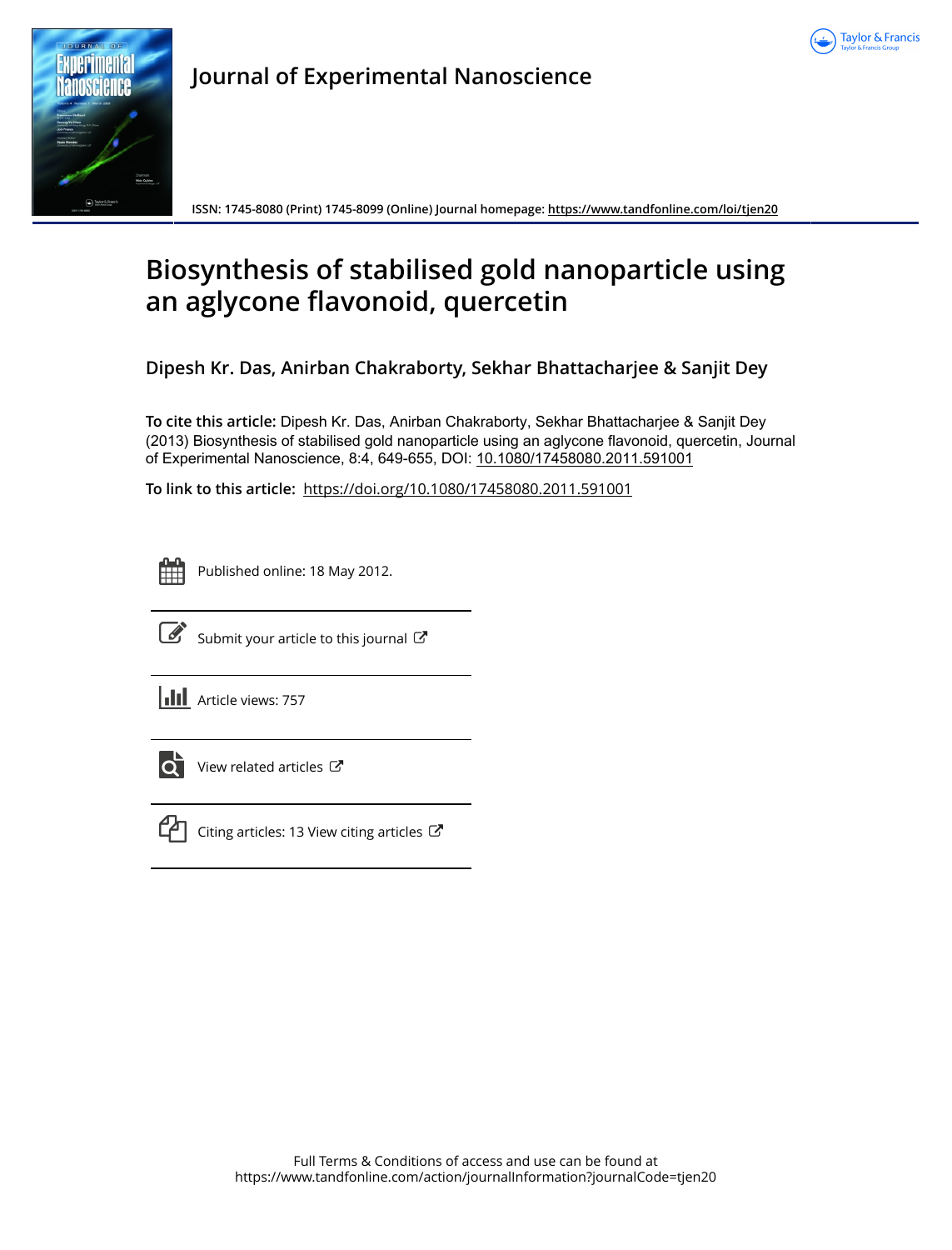

## Biosynthesis of stabilised gold nanoparticle using an aglycone flavonoid, quercetin

Dipesh Kr. Das<sup>a</sup>, Anirban Chakraborty<sup>b</sup>, Sekhar Bhattacharjee<sup>b</sup> and Sanjit Dey<sup>a\*</sup>

<sup>a</sup>Department of Physiology, University of Calcutta, 92, APC Road, Kolkata 700009, India; <sup>b</sup>Department of Chemical Engineering, University of Calcutta, Kolkata, India

(Received 26 October 2010; final version received 15 May 2011)

Biosynthesis of gold nanoparticles (AuNPs) was obtained by a simple chemical reduction method using a plant-derived aglycone flavonoid, quercetin, as a reducing agent. The aqueous chloroauric acid when exposed to quercetin was reduced and converted to AuNPs in the size range from 20 to 45 nm. AuNPs were characterised by UV–visual spectroscopy, transmission electron microscopy, atomic force microscopy and dynamic light scattering method. These quercetin-mediated AuNPs have shown excellent stability for more than 30 days at  $2-8^{\circ}$ C. These quercetin-stabilised AuNPs will have an enormous potential for further conjugation studies since no other external stabilising agent is used.

Keywords: gold nanoparticles; quercetin; chloroauric acid

#### 1. Introduction

Gold nanoparticles (AuNPs) seem more promising in drug designing and various biomedical applications because of its efficient optical, electronic, magnetic and catalytic properties, high zeta potential and better biocompatibility [1–6]. In the recent years of nanorevolution, efficient synthesis of AuNPs is one of the fundamental necessities to nanoresearchers for further application. There are several conventional methods for the synthesis of AuNPs. The conventional method of Turkevitch produces uniformly spherical AuNPs, but the low stability is the drawback of this method [7,8]. AuNPs obtained by borohydride reduction are unsuitable for biomedical application due to its strong reduction potential [9]. Brust–Schiffrin method using organic solvent develops uniform AuNPs and stabilises those utilising thiols as a protective capping agent [8,10]. However, the organic solvents used in this method make them incompatible for solution-based biosensors for detection of biomolecules like proteins, saccharides, etc., and strong thiol–gold interaction makes the particles unsuitable for the development of AuNP-labelled biomolecules for target-specific drug designing [9]. Therefore, biologically benign process of stabilised AuNP synthesis is of great importance to address the growing concern on drug designing and delivery using these nanoparticles. Although synthesis of AuNPs by different phytocompounds such as catechin, catechin gallate, epicatechin gallate and epigallocatechin have been reported, the potential of phytocompounds as biological materials for the synthesis of AuNPs is yet to be fully explored [9]. This approach describes for

<sup>\*</sup>Corresponding author. Email: sanjitdey2003@yahoo.com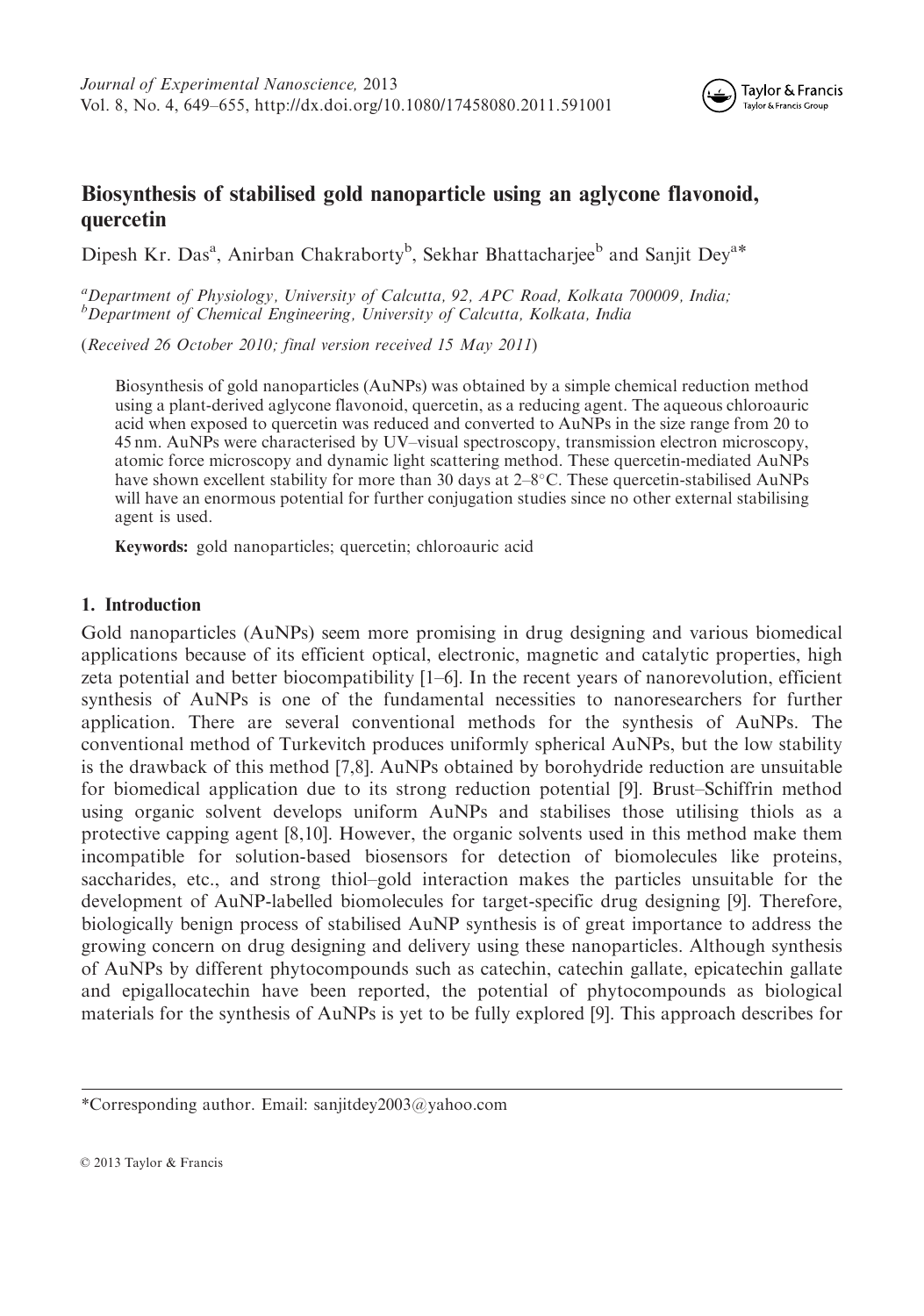

Figure 1. Structure of quercetin.

the first time, quercetin-mediated biosynthesis of stabilised AuNPs without using any external stabiliser. Quercetin  $(3,3',4',5,7)$ -pentahydroxyflavone) (Figure 1) is a plant-derived aglycone flavonoid which has shown the highest antioxidative potential and different biological effects [11–13]. Due to this high antioxidative property, quercetin imparts many crucial biological properties like antitumor, anti-inflammatory and antimicrobial activities [12,13].

## 2. Materials and methods

## 2.1. Chemicals

Quercetin  $(C_{15}H_{10}O_7$ , FW 302.24) (Sigma–Aldrich, St Louis, Germany),  $HAu(III)Cl<sub>4</sub>,3H<sub>2</sub>O$ (s.d.fiNE-CHEM Ltd, Mumbai, India) and dimethyl sulphoxide (DMSO; Merck, India) were purchased commercially.

## 2.2. Synthesis of AuNPs

Qercetin solution (85 mM) was prepared using DMSO as a solvent. Chloroauric acid (1 gm%) solution was prepared using triple distilled water. Stock chloroauric acid solution  $(200 \,\mu L)$  was mixed with triple distilled water to prepare 0.01 gm% solution. To this,  $20 \mu L$  of quercetin solution was added drop wise with continuous stirring in an airtight container at a constant temperature of  $40^{\circ}$ C. The yellow colour of the bulk gold chloride gradually turned into a wine red colour (Figure 2) within 2–3 min. The prepared aqueous quercetin AuNPs (Q-AuNP) were stored properly for its further characterisation.

## 2.3. Characterisation of AuNPs

The surface plasmon resonance (SPR) peak was analysed by UV–visual (UV–vis) spectrophotometer (Hitachi U-4100). The physical natures of AuNPs were characterised by atomic force microscopy (AFM; VEECO Multimode, Nanoscope-iiia, Taping mode) and transmission electron microscopy (TEM; FEI Tecnai 12 Bio-twin). The hydrodynamic diameter and the charge on the surface of the nanoparticles were determined by dynamic light scattering (DLS; Malvern, Zetasizer Ver. 6.00) method. Few drops of AuNP solution was coated on to a mica sheet and air dried for AFM characterisation. Few drops of Q-AuNP solution were coated on a copper grid for TEM analysis.

## 3. Results and discussion

## 3.1. UV–vis spectroscopic analysis

SPR phenomenon is an obvious characteristic of noble nanoparticles. When AuNPs are exposed to visible light, a plasmon band is created, which has an absorption peak in the visible range 530–540 nm mainly due to the presence of six free electrons in their outer orbit [14]. This absorption peak mainly depends on morphology, particle–particle distance, stabiliser used for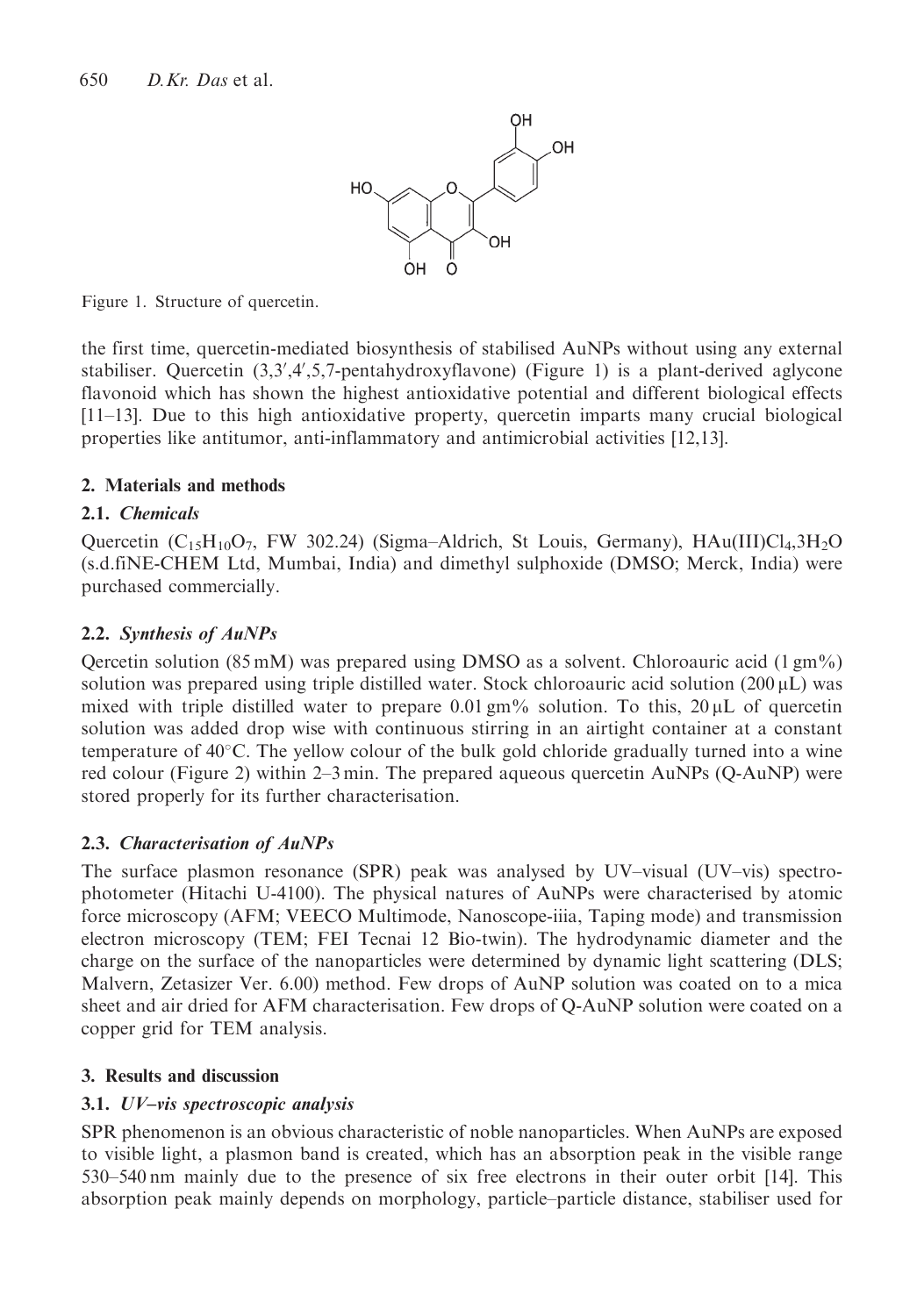

Figure 2. (Colour online) Wine red colour of the prepared Q-AuNPs.

the stabilisation of the nanoparticles and chemical surroundings. According to the Mie theory, SPR phenomenon is absent for AuNPs less than 2 nm and greater than 500 nm. The UV–vis absorption spectrums of aqueous Q-AuNPs are shown in Figure 3. The SPR peak obtained is at 528 nm, which is in visible light range which correlates with the theoretical study.

## 3.2. TEM analysis

The TEM image of the prepared Q-AuNPs is shown in Figure 4. The AuNPs are spherical in nature and show a smooth topology. This study reveals that the diameter of the particles are in the range 20–45 nm which is more biocompatible as larger nanoparticles of around 50 nm have shown highest cellular uptake and no toxicity unlike small  $AuNPs$  (1–2 nm) [6,15–21].

## 3.3. AFM analysis

The size and shape of the Q-AuNPs are again confirmed by AFM. The AFM image shown in Figure 5 reveals the smooth and spherical morpholology of the prepared AuNPs. The size of the nanoparticles ranges around 20–50 nm which is in good agreement with TEM analysis.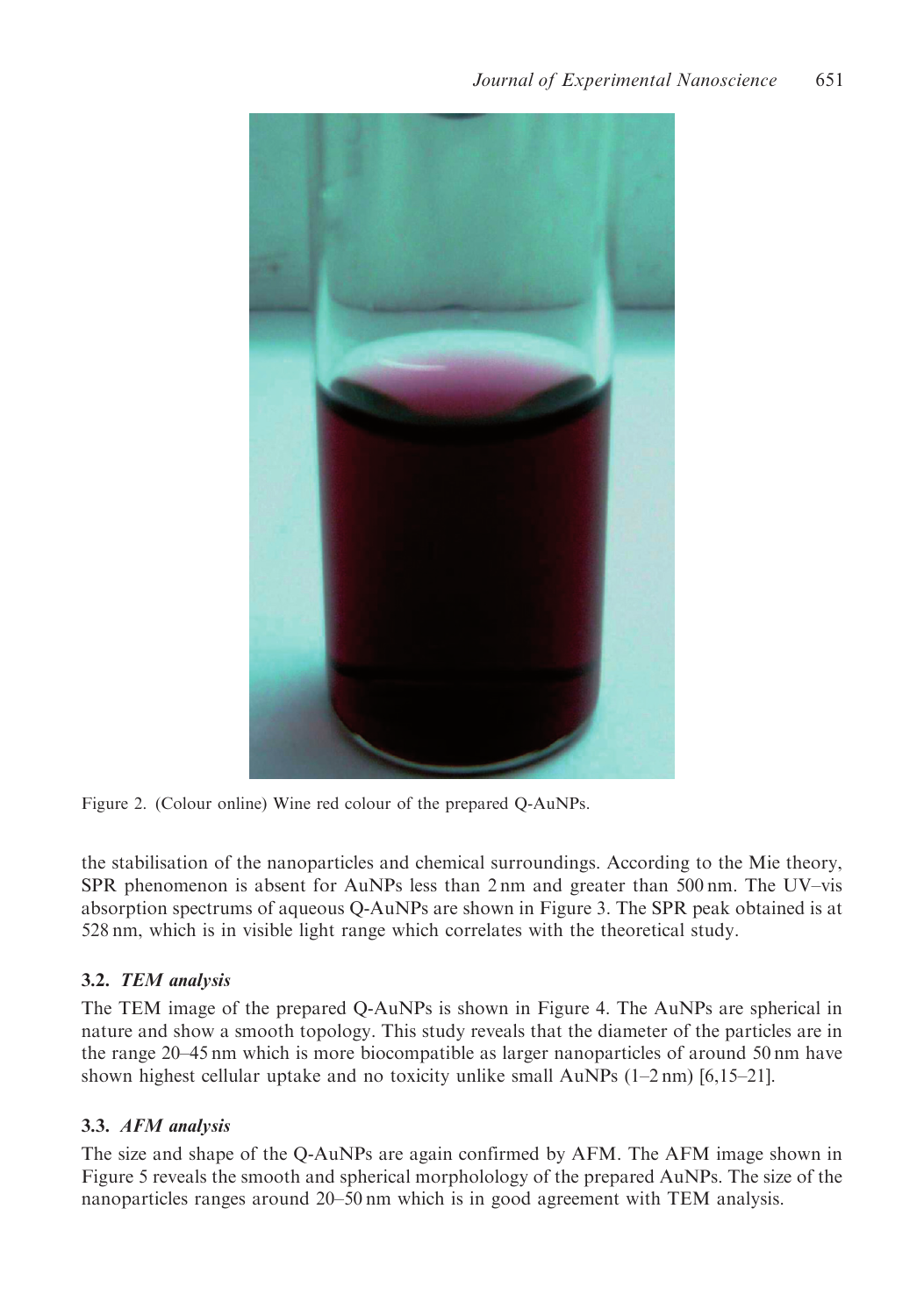

Figure 3. UV–vis spectra of Q-AuNPs.



Figure 4. TEM image of Q-AuNPs.

## 3.4. DLS study

The hydrodynamic diameter of AuNPs obtained from the DLS method was 60 nm, suggesting that quercetin makes a coating on the AuNPs which may prevent those from agglomeration. The probable orientation of quercetin on gold nanoaprticles is shown in Figure 6. The charge on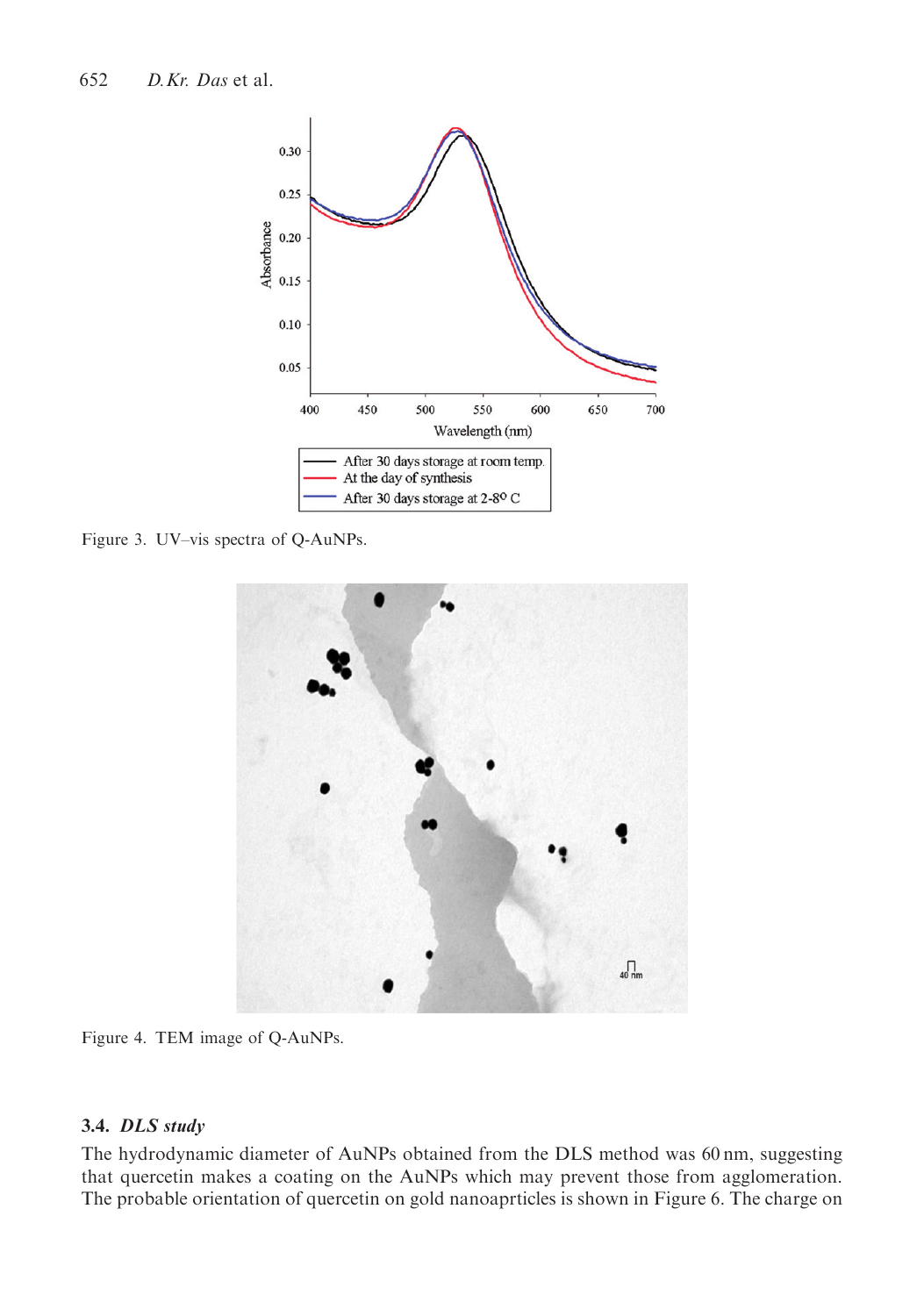

Figure 5. AFM image of Q-AuNPs.



Figure 6. (Colour online) Schematic diagram of the prepared Q-AuNPs.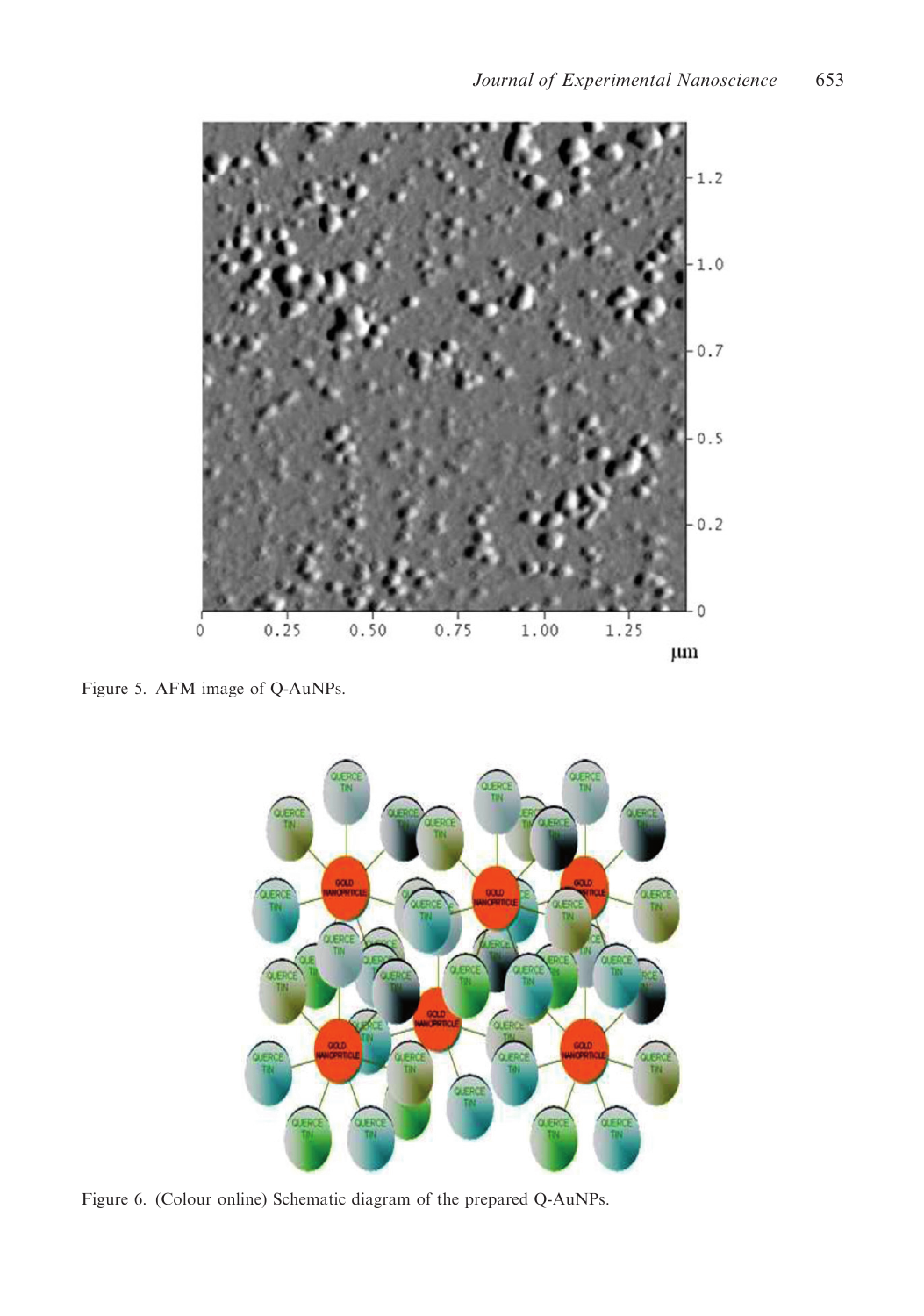the surface, zeta potential  $(\zeta)$ , of the nanoparticles was also measured by the DLS method. The negative zeta potential,  $-24.09 \text{ mV}$  of the prepared AuNPs indicates that the particles repeal each other and there was no tendency of particle agglomeration. The measurements of the charge of the particles, zeta potential  $(\zeta)$ , provides crucial information about the stability of the nanodispersion.

## 3.5. Stability study of AuNPs

To determine the in vitro stability of the prepared AuNPs, aqueous AuNP solution was kept at room temperature and at  $2-8$ °C separately. After 30 days of storage, the samples were analysed by UV–vis spectroscopy, which is shown in Figure 3. This study shows the SPR peak at 534 and 528 nm for the solution kept at room temperature and at  $2-8\degree C$ , respectively. As described earlier in Section 3.1, SPR depends on the particle size and shape, so the shifting of SPR peak towards larger wavelength may be due to particle agglomeration after 30 days of storage at room temperature. The stability of nanoparticles might be due to capping of quercetin on AuNPs. The stability of nanopaticles depends upon the attractive and repulsive forces that exist between the nanoparticles. If all the particles have a mutual repulsion, then the dispersion will remain stable. However, little or no repulsion make the particles agglomerate.

#### 4. Conclusion

In summary, quercetin effectively reduced chloroauric acid to synthesise spherical and stable AuNPs in the range 20–45 nm. The rate of reaction is very fast, which is only 2–3 min to synthesize stable nanoparticles. This simple procedure of stable AuNP biosynthesis has several advantages, such as compatibility for wide biomedical and pharmaceutical applications, as there is no other external stabilising agent applied to render the nanoparticles stable. They can be delivered into cells easily and conjugated with different biomolecules like saccharides, proteins (antibodies, etc.) or can itself be used as an efficient drug.

#### Acknowledgement

The authors acknowledge the funding provided by the Centre for Research in Nanoscience and Nanotechnology, University of Calcutta, India.

## References

- [1] H. Matsudaira, A.M. Uneo, and I. Furuno, Iodine contrast medium sensitizes cultured mammalian cells to X-rays but Not to  $\gamma$  rays, Radiat. Res. 84 (1980), pp. 144-148.
- [2] R.S. Mello, H. Callisen, J. Winter, A.R. Kagan, and A. Norman, Radiation dose enhancement in tumors with iodine, Med. Phys. 10 (1983), pp. 75–78.
- [3] A. Norman, M. Ingram, R.G. Skillen, D.B Freshwater, K.S. Iwamoto, and T. Solberg, X-ray phototherapy for canine brain masses, Radiat. Oncol. Invest. 5 (1997), pp. 8–14.
- [4] E.E. Connor, J. Mwamuka, A. Gole, C.J. Murphy, and M.D. Wyatt, Gold nanoparticles are taken up by human cells but do not cause acute cytotoxicity, Small 1 (2005), pp. 325–327.
- [5] R. Shukla, V. Bansal, M. Chaudhary, A. Basu, R.R. Bhonde, and M. Sastry, Biocompatibility of gold nanoparticles and their endocytotic fate inside the cellular compartment: a microscopic overview, Langmuir 21 (2005), pp. 106644–106654.
- [6] N. Lewinsky, V. Colvin, and R. Drezek, Cytotoxicity of gold nanoparticle, Small 4 (2008), pp. 26-29.
- [7] T.K. Sau, A. Pal, N.R. Jana, Z.L. Wang, and T. Pal, Size controlled synthesis of gold nanoparticles by using photochemically prepared seed particles, J. Nanopart. Res. 3 (2001), pp. 257–261.
- [8] M.C. Daniel and D. Astruc, Gold nanoparticles: assembly, supramolecular chemistry, quantum-size-related properties, and applications toward biology, catalysis, and nanotechnology, Chem. Rev. 104(1) (2004), pp. 293–346.